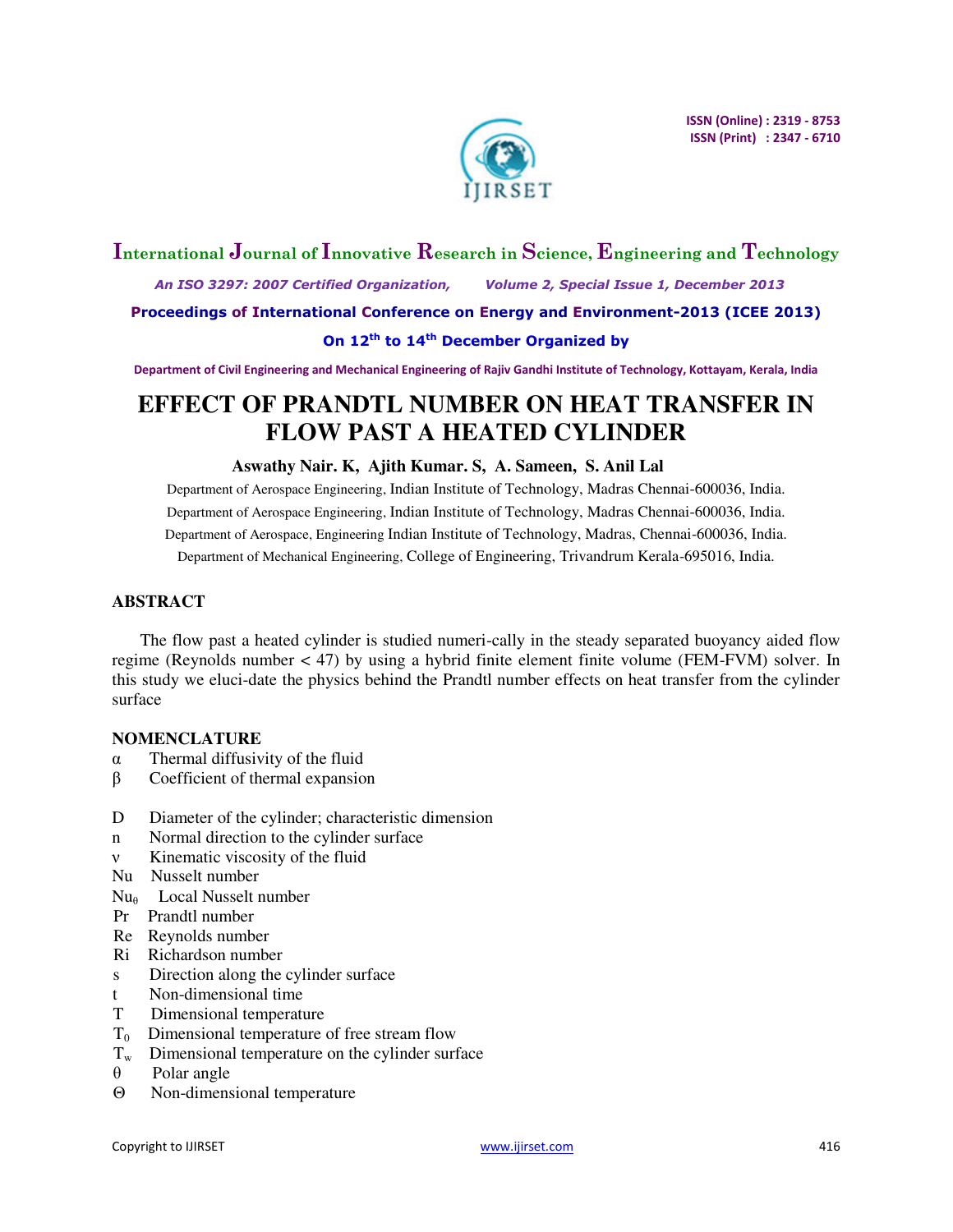- $U_0$  Free stream velocity
- u x-component of non-dimensional velocity
- v y-component of non-dimensional velocity
- x, y Co-ordinates in the 2 D Cartesian co-ordinate system

### **1. INTRODUCTION**

The flow past a cylinder and the associated dynamics presents a classical problem in engineering with a myriad of applications. Flow over circular cylinders have been ex-tensively studied in the past with [1– 4] reporting on the var-ious dynamics of the flow such as aerodynamics, boundary layer, wake dynamics etc. The present study deals with the flow past heated cylinder. Most of the previous works were concentrated on forced convection flow, [5, 6] how-ever mixed convection flow stands more closer to real life applications. In this paper, buoyancy effects are added to the flow in terms of Richardson number, Ri. Unlike forced convection flow, the mixed convection heat transfer char-acterizes mainly due to the interaction of viscous and the thermal boundary layers, which is the motivation of this study. Limited number of literature are found on the ef-fects of Prandtl number, Pr on flow past heated cylinders. Ref. [7, 8] are few among them. This study focuses on the mixed convection flow over a moderately heated cylinder and to elucidate numerically the effects of Pr on heat trans-fer behavior from the hot cylinder kept in a cold stream.

### **2. NUMERICAL METHOD**

#### **1. Governing Equations**

The equations governing the flow under consideration are the two-dimensional incompressible Navier-Stokes and energy equations. The non-dimensional forms of the con-tinuity, momentum and energy equations in Cartesian co-ordinates are

$$
\frac{\partial u}{\partial x} + \frac{\partial v}{\partial y} = 0 \tag{1}
$$

$$
\frac{\partial u}{\partial t} + u \frac{\partial u}{\partial x} + v \frac{\partial u}{\partial y} = -\frac{\partial p}{\partial x} + \frac{1}{Re} \left( \frac{\partial^2 u}{\partial x^2} + \frac{\partial^2 u}{\partial y^2} \right) \tag{2}
$$

$$
\frac{\partial v}{\partial t} + u \frac{\partial v}{\partial x} + v \frac{\partial v}{\partial y} = -\frac{\partial p}{\partial y} + \frac{1}{Re} \left( \frac{\partial^2 v}{\partial x^2} + \frac{\partial^2 v}{\partial y^2} \right) + Ri. \Theta \quad (3)
$$

$$
\frac{\partial \Theta}{\partial t} + u \frac{\partial \Theta}{\partial x} + v \frac{\partial \Theta}{\partial y} = \frac{1}{RePr} \left( \frac{\partial^2 \Theta}{\partial x^2} + \frac{\partial^2 \Theta}{\partial y^2} \right) \tag{4}
$$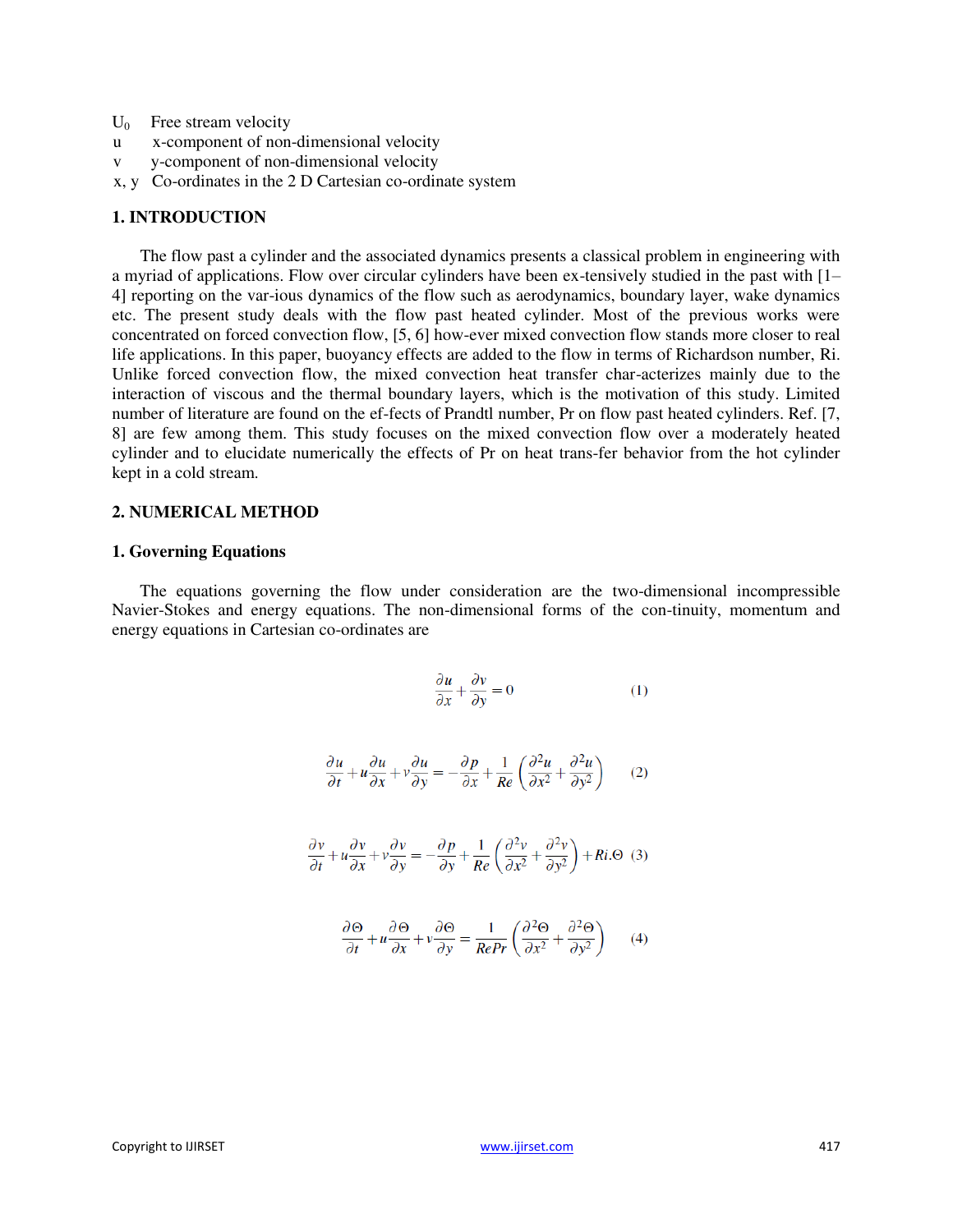

**FIGURE 1**. THE SCHEMATIC REPRESENTATION OF COMPUTATIONAL DOMAIN SHOWING THE CO-ORDINATES OF THE BOUNDARIES AND THE BOUND-ARY CONDITIONS USED.



**FIGURE 2**. GRID USED IN THE PRESENT STUDY. ADAP-TIVE MESHING IS CREATED IN A SQUARE REGION AROUND THE CYLINDER.

The dynamics of the flow past the circular cylinder can be represented by the non-dimensional parameter

Reynolds number (Re), based on the diameter of the cylinder, defined as  $Re = \frac{U_0 D}{V}$ . The energy equation is coupled with the y - momentum equation through the coupling term Ri, the

Richardson number, the non dimensional form of the buoy-ancy, defined as the ratio of buoyancy force to

the inertia force  $(\frac{\beta g\Delta TD^2}{U_0 v})$ . The Pr in the energy equation manifests the relative dominance of viscous diffusion over the ther- mal diffusion  $(Pr = \frac{v}{\alpha})$ . In other words, it is defined as the ratio of the viscous and thermal boundary layer thicknesses.

A hybrid FEM-FVM solver is used to solve the governing equations [1-4] of the flow. Details of the solver and algorithm is given [9]. A rectangular domain is selected around the cylinder for the computational analysis as shown in Fig.1.

The size of the domain is selected (34.5D $\times$  9D) after domain independence test and is discretized using quadrilateral elements. An adaptive type of meshing is created in the square region around the cylinder as shown in Fig.2 to accurately capture the flow physics and the Nusselt number (Nu) which is the non dimensional heat transfer coefficient defined later in this paper. A grid independence test is carried out to get the optimum value of the grid size. 50000 quadrilateral cells are used in the present computation with 50575 nodal points as shown in Fig.2. The details of the domain independence and the grid independence tests are not given in this paper due to page constraints and will be detailed at the time of conference.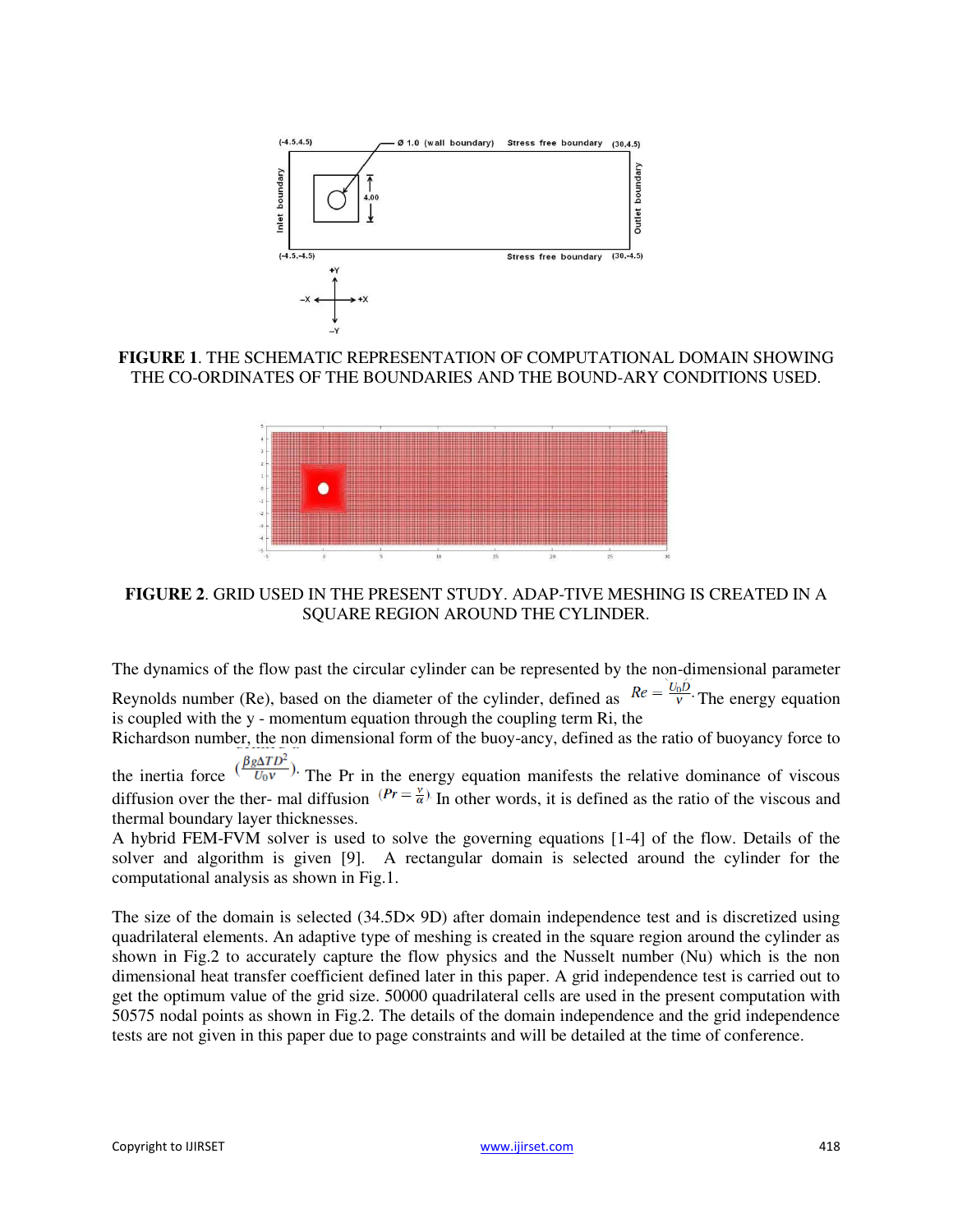**Boundary Conditions:** A uniform velocity boundary condition of  $u = 1.0$  with cold flow  $T = 0.0$  is specified on the inlet boundary. Zero-stress boundary conditions are specified on the top and bottom boundaries. The exit boundary is specified by a zero normal gradient boundary

condition for both velocities and temperature. No slip boundary condition is imposed on the cylinder with isothermal conditions  $(T = 1.0)$  on the cylinder surface.

**Validation:** The code is validated for the present case and compared with previous results and consolidated in Tab. 1 . The value of *Nu* obtained is also verified by computing it from its correlation with *Ri* proposed by [15, 16] (Eqn. 5),

$$
\frac{Nu}{Nu_{Ri=0}} = (1+Ri)^{0.2133}
$$
 (5)

#### 3. RESULTS AND DISCUSSIONS

It is fundamental in fluid dynamics that a flow separation occurs and recirculation bubble appears behind the cylinder when flow takes place over it at a Reynolds number  $4 < Re < 47$ . This recirculation bubble contains twin vortices, one rotating in clockwise direction and the other

in anticlockwise direction. In flow past heated cylinder, the changes in the recirculation bubble and the associated wake structure have a major role in determining the heat transferred from the cylinder surface. The *Pr* also has high impacts on the wake structure developed behind the cylinder since it is a measure of the two boundary layer interaction. In the present study, effects of *Pr* on heat transfer from a heated cylinder is carried out for a steady laminar flow  $(4 < Re < 47)$ . The representative *Re* selected for the study is 25, well within the steady separated region. The three dimensional instability called the mode-E, will be dominating for buoyancy condition above  $Ri < 2$ . Hence in the present 2D analysis, we restrict ourselves to a less buoyancy condition. The range of non dimensional parameters that governs the flow are,  $0.25 < Pr < 100$  and  $0.25 < Ri < 2$  for a representative *Re* of 25. Nusselt number (*Nu*) describes the convection heat transferred from the heated cylinder into the flow and is estimated locally as

$$
Nu_{\theta} = -\frac{\partial \Theta}{\partial n}\bigg|_{S},\tag{6}
$$

The distribution of *Nu* against the polar angle q for  $Re = 25$  and  $Ri = 1.0$  is plotted in Fig. 3 for different *Pr*. Polar angle q varies along the surface of the cylinder from the rear stagnation point ( $q = 0$ deg to  $q =$ 360deg in counter-clockwise direction). From the graph it is seen that the maximum value of *Nu*q occurs at the front stagnation point for all the *Pr* and the minimum values are at the separation points on either sides of the rear stagnation point and then increases towards the rear stagnation point. The maximum *Nu*q occurs at the front stagnation point since the normal gradient of temperature at this point is the highest as the cold free stream flow at  $T = 0$  contacts the heated cylinder first at this point. Thereafter, the fluid gets heated as it flows along the surface of the cylinder, decreasing the local temperature gradient thereby decreasing the *Nuc* on either side of the front stagnation point as shown in Fig. 3. After the separation point, an increase in *Nu*q can be seen in Fig.3, which shows the presence of the recirculation bubble. Inside this bubble, heat is drained continuously from the cylinder due to the recirculation happening inside the bubble. As the *Pr* is increased, local Nusselt number also increases, without losing the characteristic behavior of the curve as can be seen in Fig.3. The reason for this improvement in heat transfer is elucidated in the next paragraph.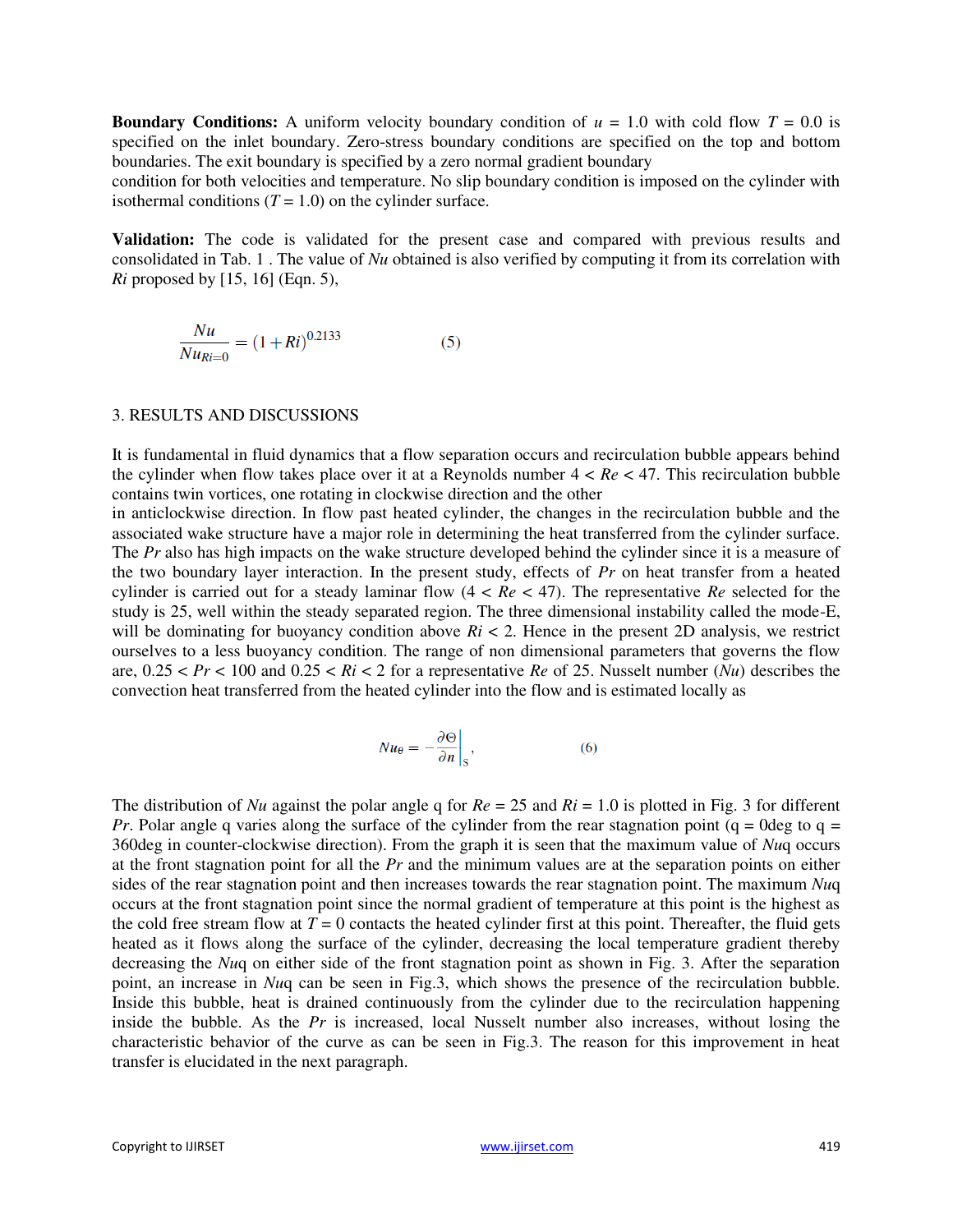

**FIGURE 3**. THE Nu DISTRIBUTION AROUND THE HEATED CYLINDER FOR Re = 25 AND Ri = 1.0 COM-PUTED FOR DIFFERENT Pr. ANGLES 0 deg AND 360 deg REPRESENTS THE REAR STAGNATION POINT AND AN-GLE 180 deg REPRESENTS FRONT STAGNATION POINT.

The variation of the isotherms with Ri and Pr for  $Re = 25$  is plotted and consolidated in Fig. 4. In this, the first column of figures are plots obtained for  $\text{Ri} = 0.50$  and the second column of figures for  $\text{Ri} = 2.00$ . The three rows of plots represents the three different Pr values, 0.50, 5 and 50 respectively. In Fig. 4, isotherms with same contour values are taken for comparison, in all the plots. As Pr increases, (top to bottom in Fig. 4) the isotherms are found to be crowding around the cylinder for both Ri =0.50 and 2.00, reducing the thermal boundary layer thickness since an in-crease in Pr would decrease the thermal diffusivity  $\alpha$ . The reduction in thermal boundary layer thickness decreases the local temperature gradient  $\partial_{\rho}^{\Theta}$  , thereby decreasing the local Nusselt number. This is the reason for enhancement in heat transfer from the cylinder, as Pr is increased.



**FIGURE 4**. ISOTHERM CONTOURS FOR Re = 25 AND FOR VARIOUS VALUES OF Ri AND Pr. IT SHOULD BE NOTED THAT ISOTHERMS WITH THE SAME CONTOUR VALUES ARE TAKEN FOR COMPARISON IN ALL CASES. THE FIRST COLUMN OF PLOTS REPRESENTS Ri = 0.50 AND SECOND COLUMN REPRESENTS PLOTS FOR Ri = 2.00.